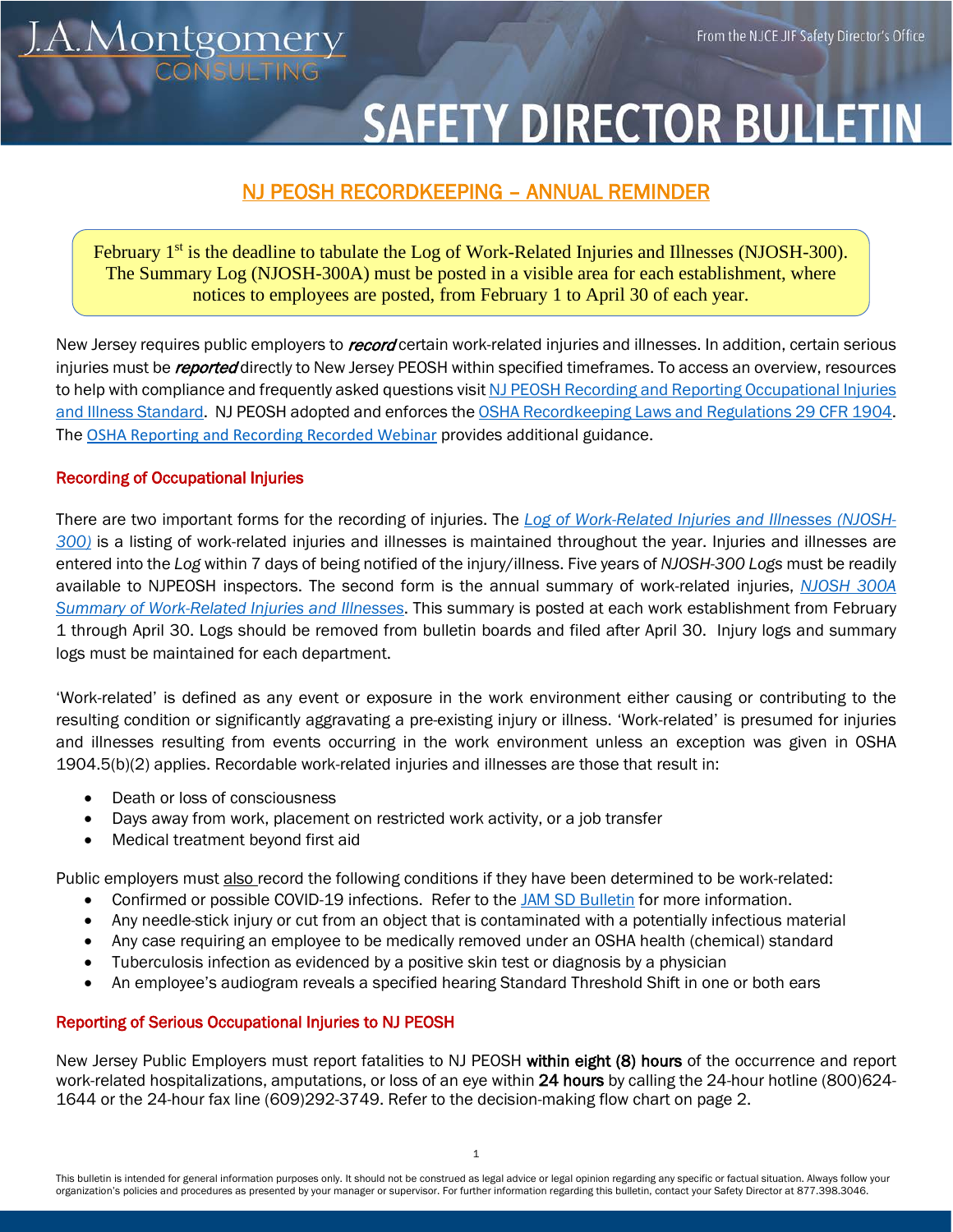### **NJ PEOSH Injury Reporting Requirements**



Notes:

- *OSHA defines amputation as the traumatic loss of a limb or external body part, including a part, such as a limb or appendage, that has been severed, cut off (either completely or partially); fingertip amputations with or without bone loss; medical amputations resulting from irreparable damage; amputations of parts that have been reattached. Amputations do not include avulsions, enucleations, deglovings, scalpings, severed ears, or broken or chipped teeth.*
- *If a motor vehicle accident occurs in a construction work zone, you must report the fatality, in-patient hospitalization,*  amputation, or loss of an eye. If the motor vehicle accident occurred on a public street or highway, but not in a *construction work zone, you do not have to report the fatality, hospitalization, amputation, or loss of an eye.*
- *A work-related fatality or in-patient hospitalization caused by a heart attack must be reported.*